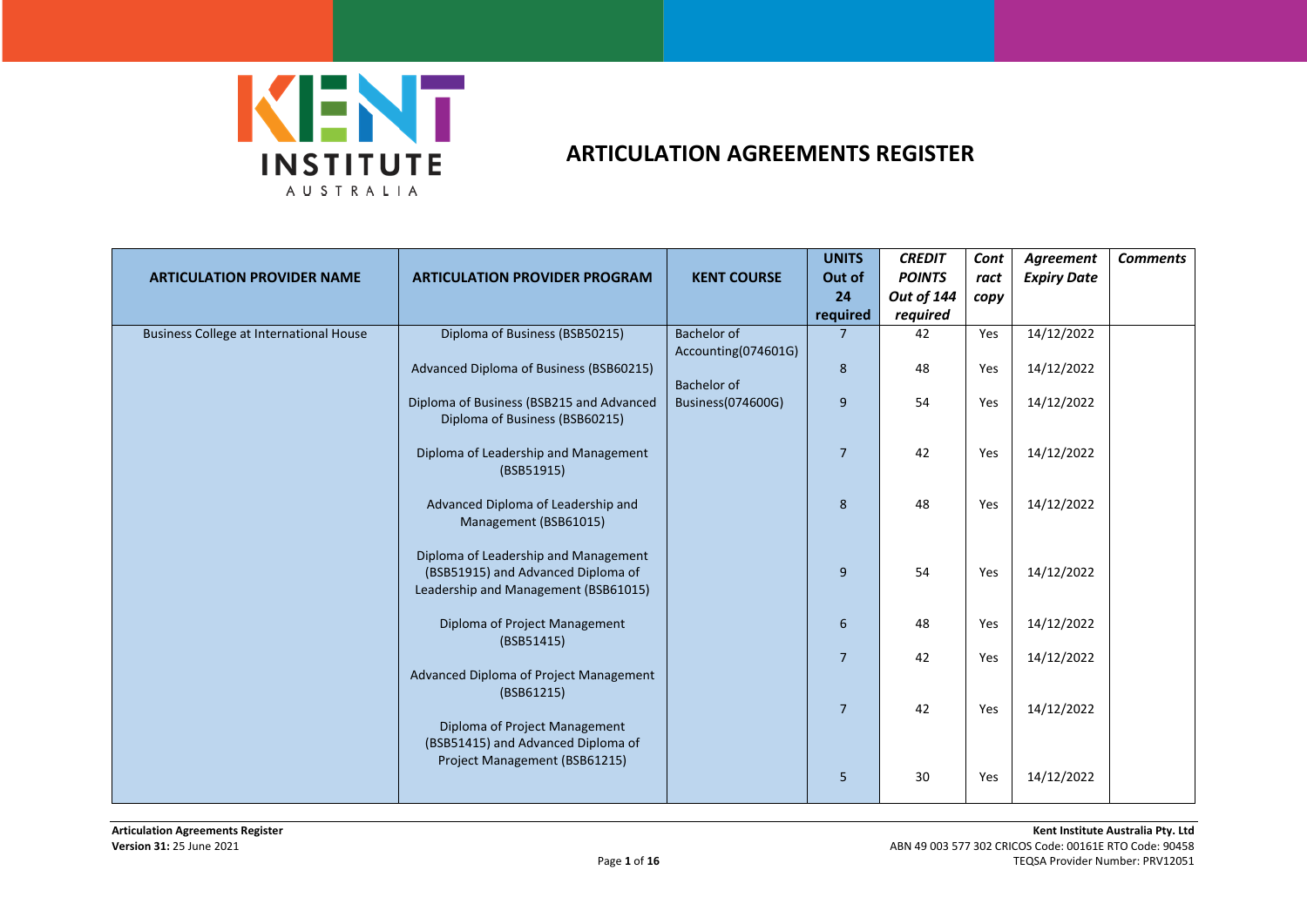

|                                                | Diploma of Marketing & Communication               |                    |                  |    |     |            |  |
|------------------------------------------------|----------------------------------------------------|--------------------|------------------|----|-----|------------|--|
|                                                | (BSB52415)                                         |                    |                  |    |     |            |  |
|                                                |                                                    |                    | $\overline{7}$   | 42 | Yes | 14/12/2022 |  |
|                                                | Advanced Diploma of Marketing &                    |                    |                  |    |     |            |  |
|                                                | Communication (BSB61315)                           |                    | $\overline{7}$   | 42 | Yes | 14/12/2022 |  |
|                                                | Diploma of Marketing & Communication               |                    |                  |    |     |            |  |
|                                                | (BSB52415) and Advanced Diploma of                 |                    |                  |    |     |            |  |
|                                                | Marketing & Communication (BSB61315)               |                    |                  |    |     |            |  |
| <b>Business College at International House</b> | Diploma of Business (BSB50215)                     | <b>Bachelor of</b> | $6\phantom{.}6$  | 36 | Yes | 14/12/2022 |  |
|                                                |                                                    | Information        |                  |    |     |            |  |
|                                                | Advanced Diploma of Business (BSB60215)            | Technology         | $\boldsymbol{6}$ | 36 | Yes | 14/12/2022 |  |
|                                                |                                                    | (097568B)          |                  |    |     |            |  |
|                                                | Diploma of Business (BSB215 and Advanced           |                    | $\overline{7}$   | 42 | Yes | 14/12/2022 |  |
|                                                | Diploma of Business (BSB60215)                     |                    |                  |    |     |            |  |
|                                                |                                                    |                    |                  | 42 | Yes | 14/12/2022 |  |
|                                                | Diploma of Leadership and Management<br>(BSB51915) |                    | $\overline{7}$   |    |     |            |  |
|                                                |                                                    |                    | $\overline{7}$   | 42 | Yes | 14/12/2022 |  |
|                                                | Advanced Diploma of Leadership and                 |                    |                  |    |     |            |  |
|                                                | Management (BSB61015)                              |                    |                  |    |     |            |  |
|                                                |                                                    |                    | 7                | 42 | Yes | 14/12/2022 |  |
|                                                | Diploma of Leadership and Management               |                    |                  |    |     |            |  |
|                                                | (BSB51915) and Advanced Diploma of                 |                    |                  |    |     |            |  |
|                                                | Leadership and Management (BSB61015)               |                    |                  |    |     |            |  |
|                                                |                                                    |                    | $\overline{7}$   | 42 | Yes | 14/12/2022 |  |
|                                                | Diploma of Project Management                      |                    |                  |    |     |            |  |
|                                                | (BSB51415)                                         |                    | $\overline{7}$   | 42 | Yes | 14/12/2022 |  |
|                                                |                                                    |                    |                  |    |     |            |  |
|                                                | Advanced Diploma of Project Management             |                    | $\overline{7}$   | 42 | Yes | 14/12/2022 |  |
|                                                | (BSB61215)                                         |                    |                  |    |     |            |  |
|                                                |                                                    |                    |                  |    |     |            |  |
|                                                | Diploma of Project Management                      |                    | $\boldsymbol{6}$ | 36 | Yes | 14/12/2022 |  |
|                                                | (BSB51415) and Advanced Diploma of                 |                    |                  |    |     |            |  |
|                                                | Project Management (BSB61215)                      |                    | 6                | 36 | Yes | 14/12/2022 |  |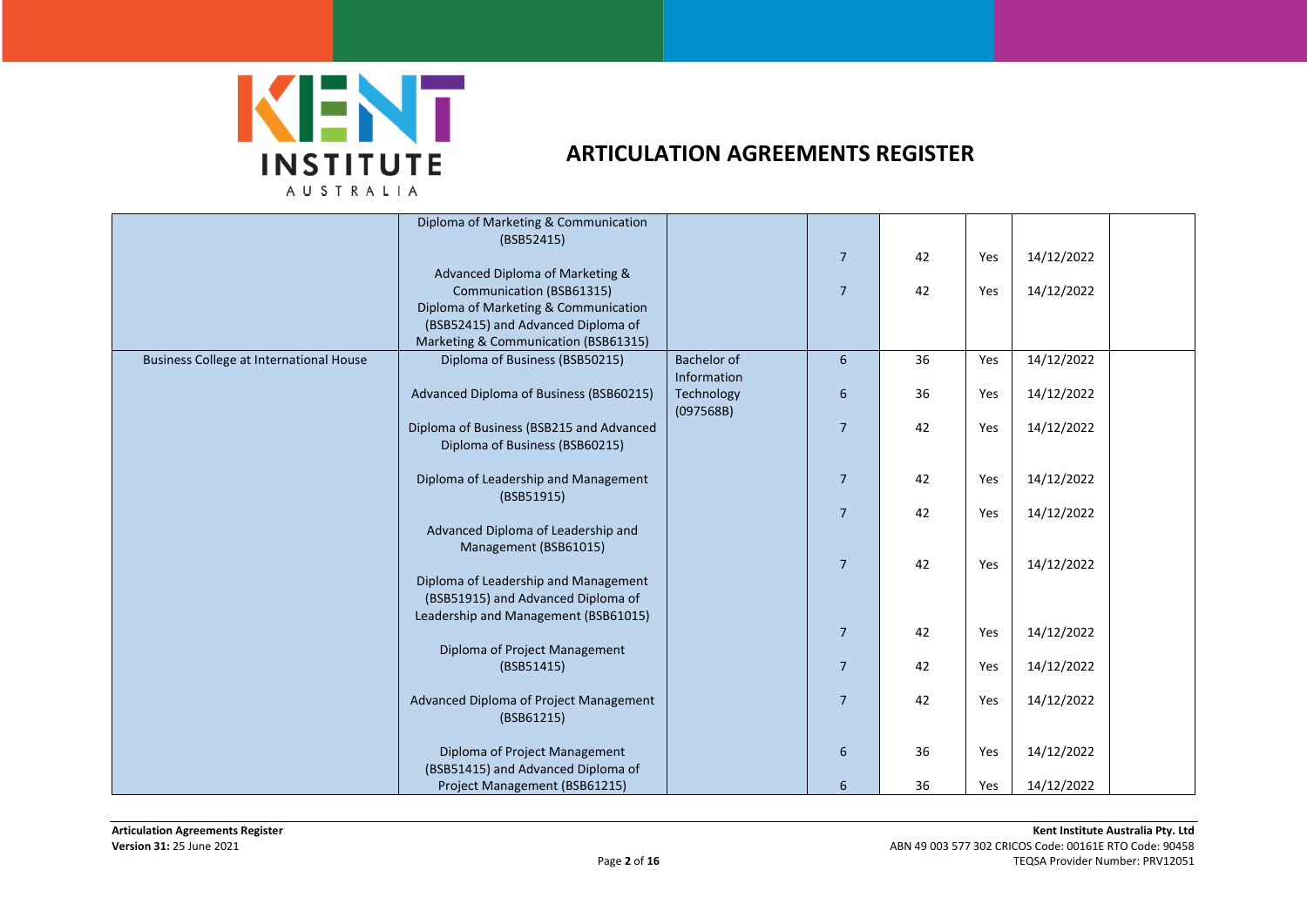

|                                                                          | Diploma of Marketing & Communication<br>(BSB52415)<br>Advanced Diploma of Marketing &<br>Communication (BSB61315)<br>Diploma of Marketing & Communication<br>(BSB52415) and Advanced Diploma of<br>Marketing & Communication (BSB61315) |                                                 | 6              | 36 | Yes | 14/12/2022 |
|--------------------------------------------------------------------------|-----------------------------------------------------------------------------------------------------------------------------------------------------------------------------------------------------------------------------------------|-------------------------------------------------|----------------|----|-----|------------|
| Caprock International PTY LTD T/A Lloyds<br><b>International College</b> | Diploma of Leadership and Management<br>(BSB51918)                                                                                                                                                                                      | <b>Bachelor of</b><br>Accounting<br>(074601G)   | $\overline{7}$ | 42 | Yes | 26/03/2021 |
|                                                                          | Advanced Diploma of Leadership and<br>Management (BSB61015)                                                                                                                                                                             |                                                 | 8              | 48 | Yes | 26/03/2021 |
|                                                                          | Diploma of Leadership and Management<br>(BSB51918) and Advanced Diploma of<br>Leadership<br>and Management (BSB61015)                                                                                                                   |                                                 | 9              | 54 | Yes | 26/03/2021 |
| Caprock International PTY LTD T/A Lloyds<br><b>International College</b> | Diploma of Leadership and Management<br>(BSB51918)                                                                                                                                                                                      | <b>Bachelor of</b><br>Information<br>Technology | 6              | 36 | Yes | 26/03/2021 |
|                                                                          | Advanced Diploma of Leadership and<br>Management (BSB61015)                                                                                                                                                                             | (097568B)                                       | $\overline{7}$ | 42 | Yes | 26/03/2021 |
|                                                                          | Diploma of Leadership and Management<br>(BSB51918) and Advanced Diploma of<br>Leadership<br>and Management (BSB61015                                                                                                                    |                                                 | $\overline{7}$ | 42 | Yes | 26/03/2021 |
| Caprock International PTY LTD T/A Lloyds<br><b>International College</b> | Diploma of Leadership and Management<br>(BSB51918)                                                                                                                                                                                      | Bachelor of<br>Business(074600G)                | 8              | 48 | Yes | 26/03/2021 |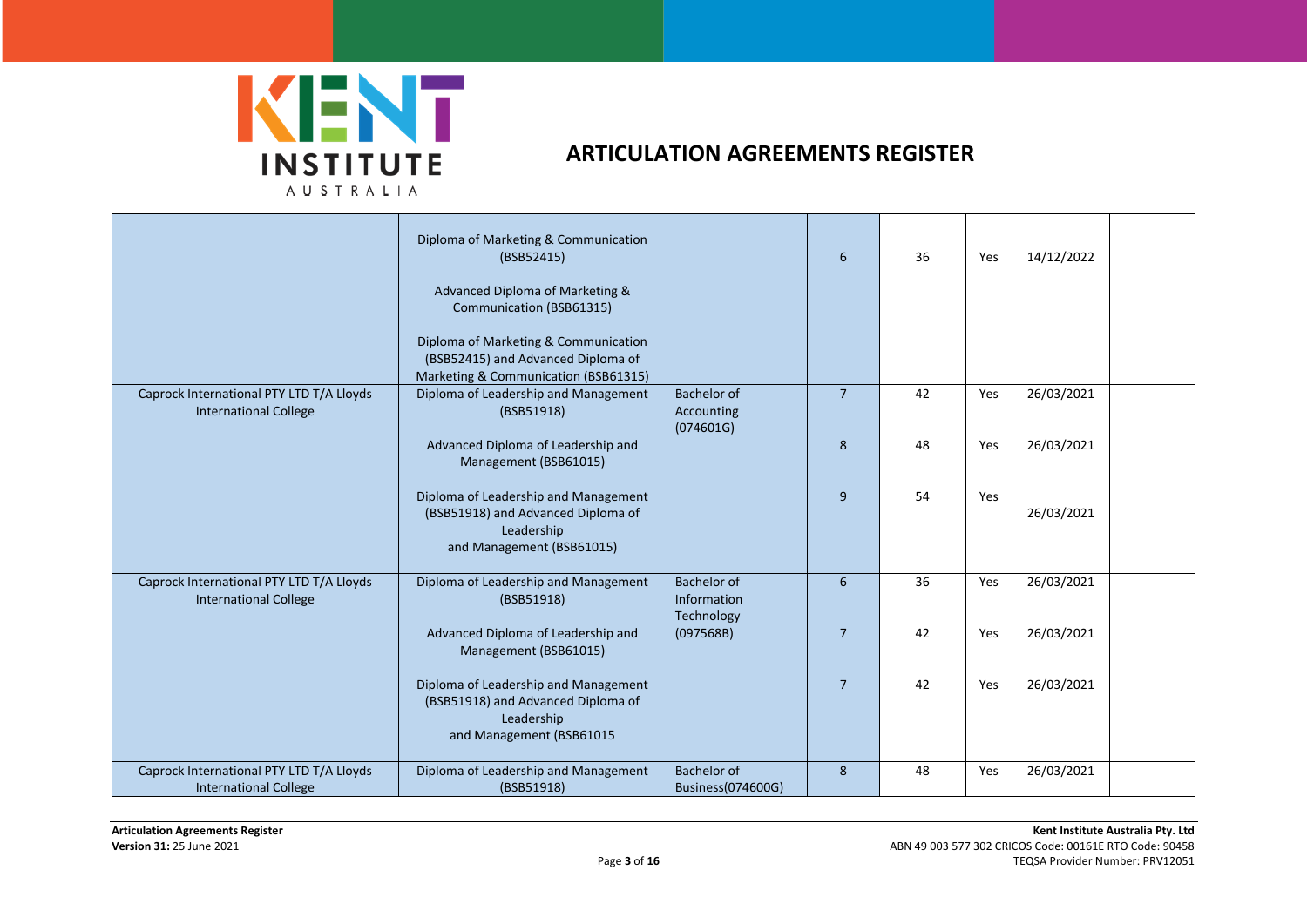

|                                                                          | Advanced Diploma of Leadership and<br>Management (BSB61015)                                                        | (Management,<br>Marketing or<br><b>Information Systems)</b> | 8              | 48 | Yes | 26/03/2021 |  |
|--------------------------------------------------------------------------|--------------------------------------------------------------------------------------------------------------------|-------------------------------------------------------------|----------------|----|-----|------------|--|
|                                                                          | Diploma of Leadership and Management<br>(BSB51918) and Advanced Diploma of<br>Leadership and Management (BSB61015) |                                                             | 12             | 72 | Yes | 26/03/2021 |  |
| Caprock International PTY LTD T/A Lloyds<br><b>International College</b> | Diploma of Leadership and Management<br>(BSB51918)<br>Advanced Diploma of Leadership and<br>Management (BSB61015)  | Bachelor of<br>Business(074600G)<br>(Accounting)            | $\overline{7}$ | 42 | Yes | 26/03/2021 |  |
|                                                                          | Diploma of Leadership and Management                                                                               |                                                             | 8              | 48 | Yes | 26/03/2021 |  |
|                                                                          | (BSB51918) and Advanced Diploma of<br>Leadership<br>and Management (BSB61015)                                      |                                                             | 9              | 54 | Yes | 26/03/2021 |  |
| Education Access (Australia) Pty. Ltd (trading as                        | Diploma of Business (BSB50215)                                                                                     | Bachelor of                                                 | 8              | 48 | Yes | 20/08/2020 |  |
| <b>Education Access Australia (EAA)</b>                                  | Advanced Diploma of Business (BSB60215)                                                                            | Business(074600G)<br><b>Bachelor of</b>                     | 8              | 48 | Yes | 20/08/2020 |  |
|                                                                          | Diploma of Leadership and Management<br>(BSB51915)                                                                 | Accounting<br>(074601G)                                     | 8              | 48 | Yes | 20/08/2020 |  |
|                                                                          | Advanced Diploma of and Leadership and<br>Management (BSB61015)                                                    |                                                             | 8              | 48 | Yes | 20/08/2020 |  |
|                                                                          | Diploma of Hospitality Management<br>(SIT50416)                                                                    |                                                             | 6              | 36 | Yes | 20/08/2020 |  |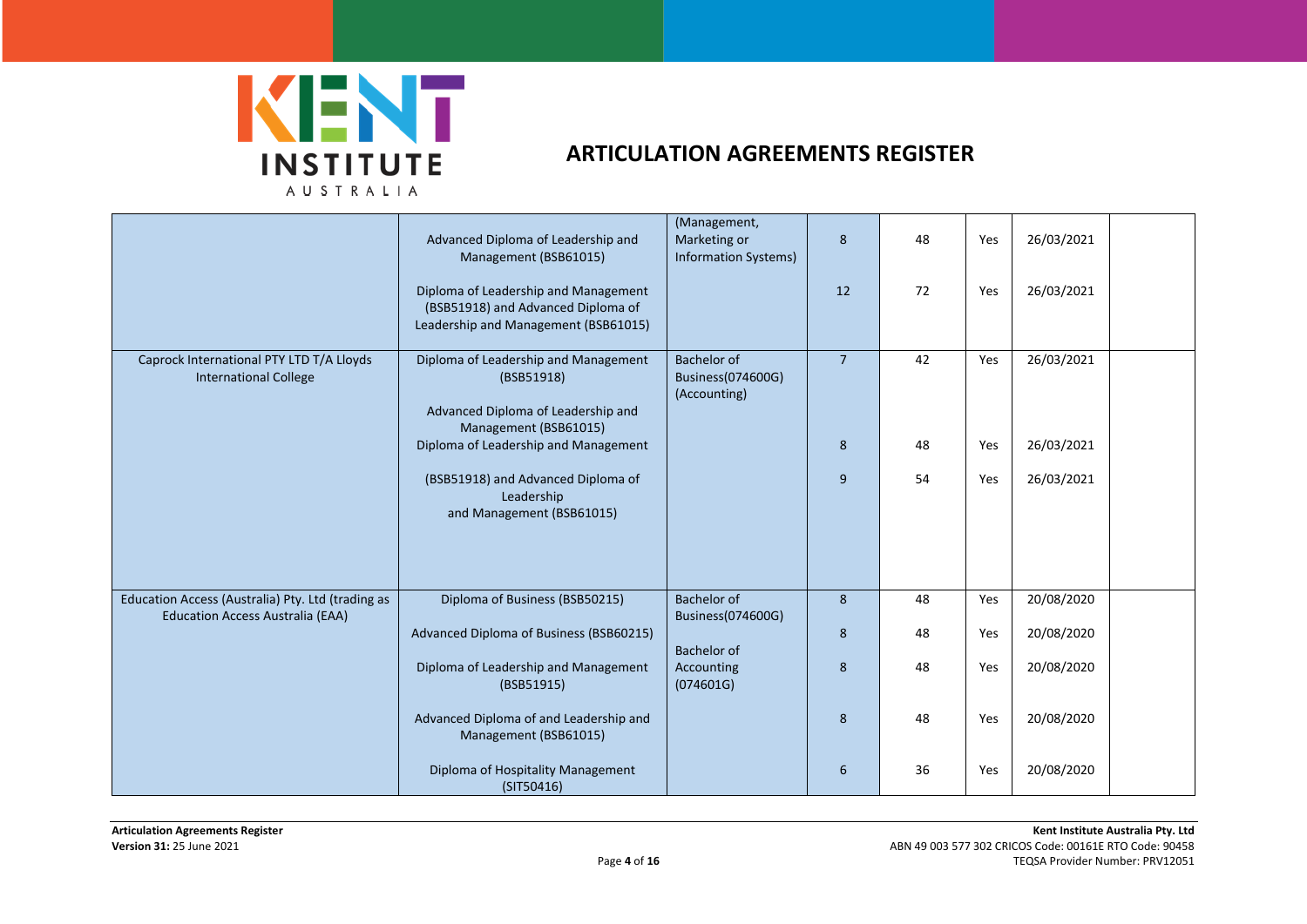

|                                                                                              | Advanced Diploma of Hospitality<br>Management(SIT50416)<br>Diploma + Advanced Diploma same area of<br>Specialisation<br>Diploma + Advanced Diploma different area<br>of<br>Specialisation |                                                 | 6<br>12<br>8   | 36<br>72<br>48 | Yes<br>Yes<br>Yes | 20/08/2020<br>20/08/2020<br>20/08/2020 |
|----------------------------------------------------------------------------------------------|-------------------------------------------------------------------------------------------------------------------------------------------------------------------------------------------|-------------------------------------------------|----------------|----------------|-------------------|----------------------------------------|
| Education Access (Australia) Pty. Ltd (trading as<br><b>Education Access Australia (EAA)</b> | Diploma of Leadership and<br>Management(BSB51915)                                                                                                                                         | <b>Bachelor of</b><br>Information<br>Technology | $\overline{7}$ | 42             | Yes               | 20/08/2020                             |
|                                                                                              | Diploma of Business (BSB50215)                                                                                                                                                            | (097568B)                                       | $\overline{7}$ | 42             | Yes               | 20/08/2020                             |
|                                                                                              | Advanced Diploma of Leadership and<br>Management (BSB61015)                                                                                                                               |                                                 | $\overline{7}$ | 42             | Yes               | 20/08/2020                             |
|                                                                                              | Advanced Diploma of Business (BSB60215)                                                                                                                                                   |                                                 | $\overline{7}$ | 42             | Yes               | 20/08/2020                             |
|                                                                                              | Diploma of Hospitality (SIT50416)                                                                                                                                                         |                                                 | $\overline{7}$ | 42             | Yes               | 20/08/2020                             |
|                                                                                              | Advanced Diploma of Hospitality<br>Management<br>(SIT60316)                                                                                                                               |                                                 | $\overline{7}$ | 42             | Yes               | 20/08/2020                             |
| <b>Greenwich Management College</b>                                                          | Certificate IV in Business (BSB40215)                                                                                                                                                     | Bachelor of<br>Business(074600G)                | $\overline{4}$ | 24             | Yes               | 20/08/2020                             |
|                                                                                              |                                                                                                                                                                                           |                                                 | 4              | 24             | Yes               | 20/08/2020                             |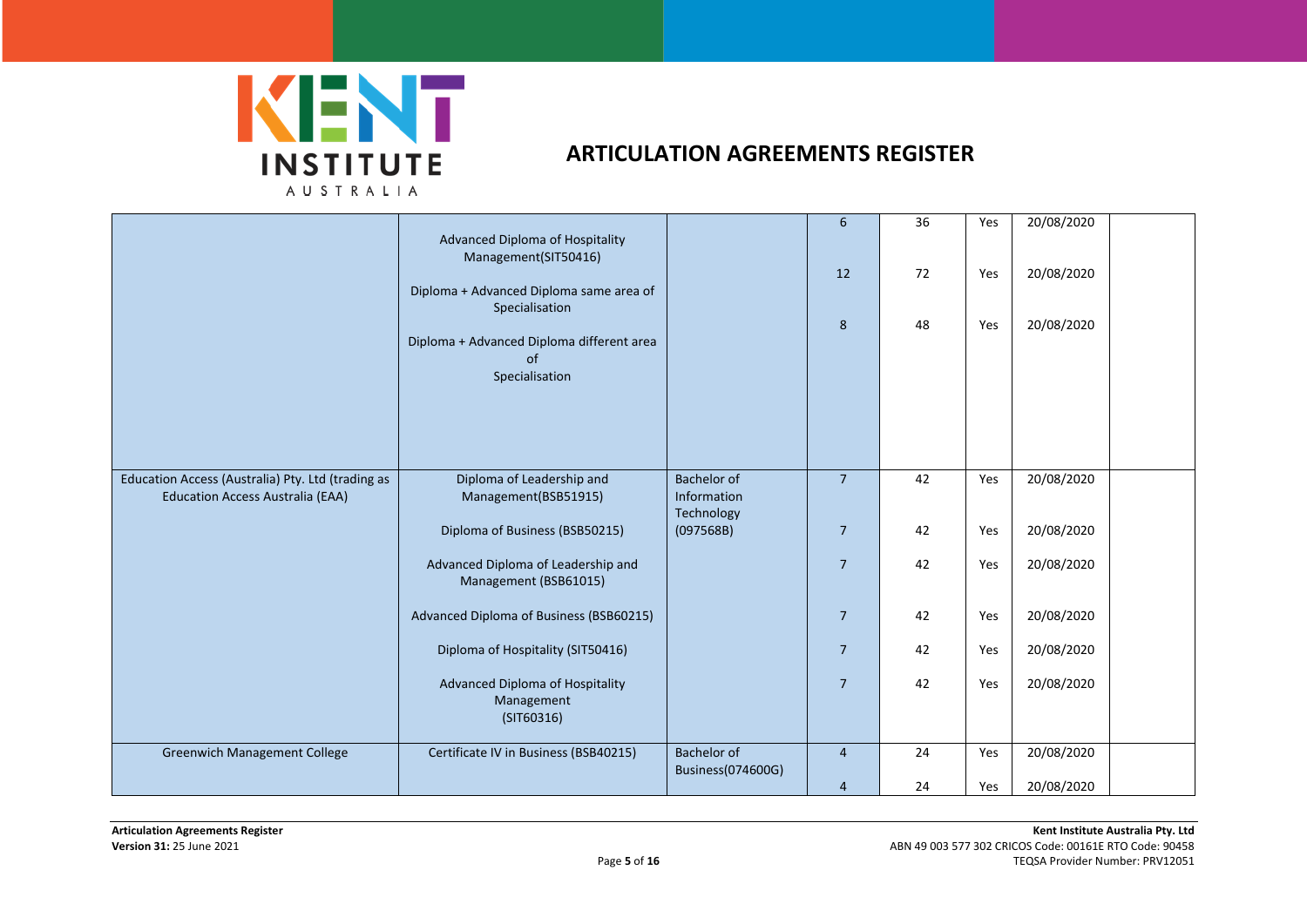

|                                                                                               | Certificate IV in Leadership and<br>Management<br>(BSB42015)       | <b>Bachelor of</b><br>Accounting(074601G) | 8              | 48 | Yes | 20/08/2020 |  |
|-----------------------------------------------------------------------------------------------|--------------------------------------------------------------------|-------------------------------------------|----------------|----|-----|------------|--|
|                                                                                               |                                                                    |                                           |                |    |     |            |  |
|                                                                                               | Diploma of Business (BSB50215)                                     |                                           | 8              | 48 | Yes | 20/08/2020 |  |
|                                                                                               | Diploma of Leadership and Management<br>(BSB51915)                 |                                           |                |    |     |            |  |
| <b>Greenwich Management College</b>                                                           | Diploma of Business (BSB50215)                                     | <b>Bachelor of</b><br>Information         | $\overline{7}$ | 42 | Yes | 20/08/2020 |  |
|                                                                                               | Diploma of Leadership and Management<br>(BSB51915)                 | Technology<br>(097568B)                   | $\overline{7}$ | 42 | Yes | 20/08/2020 |  |
|                                                                                               | Diploma of Project Management<br>(BSB51415)                        |                                           | $\overline{7}$ | 42 | Yes | 20/08/2020 |  |
|                                                                                               | Diploma of Marketing and Communication                             |                                           | 6              | 36 | Yes | 20/08/2020 |  |
|                                                                                               | (BSB52415)                                                         |                                           | $\overline{7}$ | 42 | Yes | 20/08/2020 |  |
|                                                                                               | Advanced Diploma of Program<br>Management<br>(BSB61215)            |                                           |                |    |     |            |  |
| Kent Institute Australia Pty. Ltd. (Formerly: The                                             | Diploma of Accounting FNS50217                                     | <b>Bachelor of</b>                        | $\overline{4}$ | 24 | Yes | 30/10/2021 |  |
| Centre of Academic Excellence Pty. Ltd. trading<br>as Kent Institute of Business & Technology | Diploma of Marketing and Communication<br>BSB52415                 | Information<br>Technology                 | 6              | 36 | Yes | 30/10/2021 |  |
|                                                                                               | Diploma of Leadership and Management<br>BSB51915                   | (097568B)                                 | 6              | 36 | Yes | 30/10/2021 |  |
|                                                                                               | Diploma of Project Management BSB51413                             |                                           | $\overline{7}$ | 42 | Yes | 30/10/2021 |  |
|                                                                                               | Advanced Diploma of Marketing and<br><b>Communication BSB61315</b> |                                           | 6              | 36 | Yes | 30/10/2021 |  |
|                                                                                               | Advanced Diploma of Leadership and<br>Management BSB61015          |                                           | $\overline{7}$ | 42 | Yes | 30/10/2021 |  |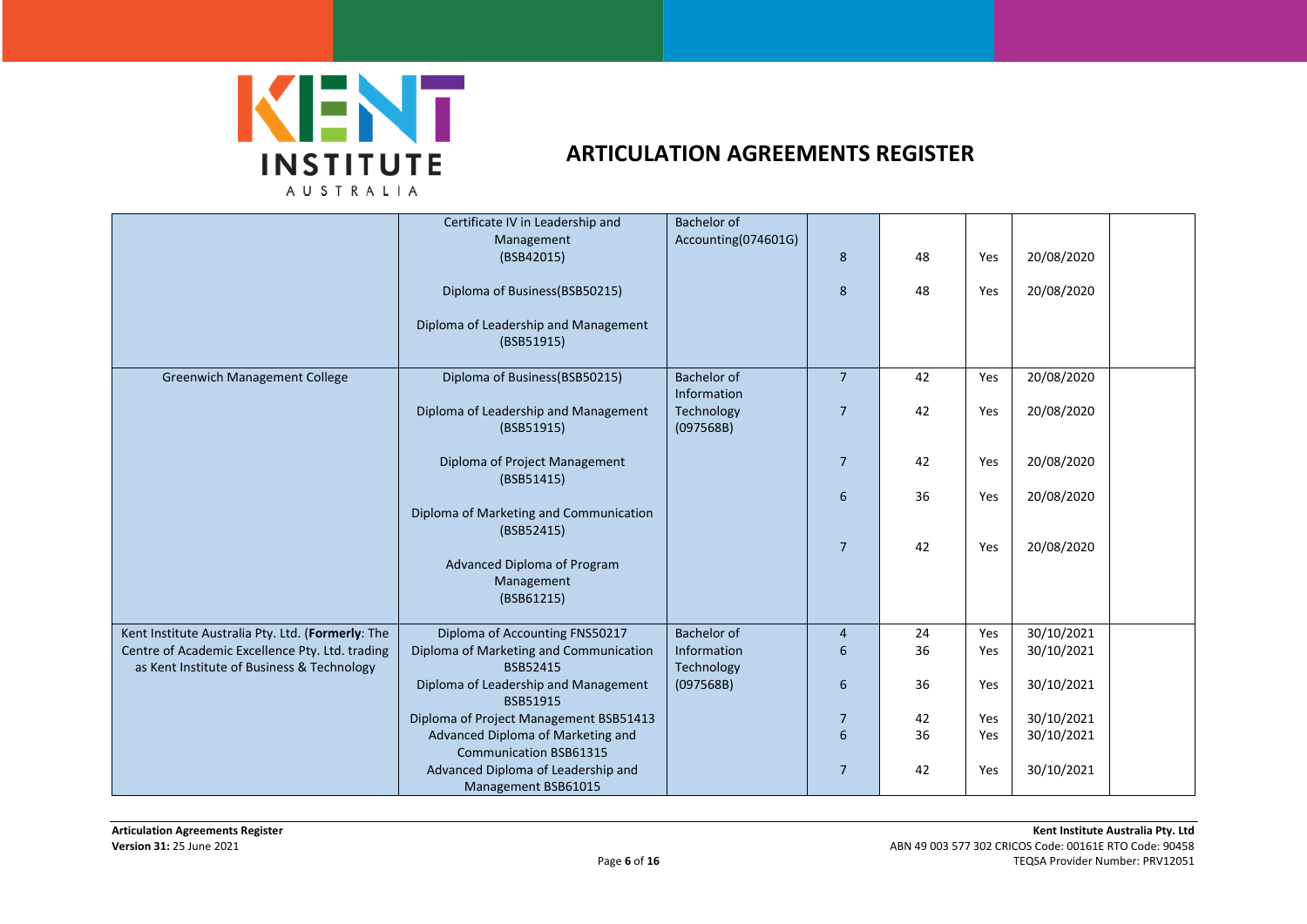

|                                                   | Advanced Diploma of Program             | 6              | 36 | Yes | 30/10/2021 |  |
|---------------------------------------------------|-----------------------------------------|----------------|----|-----|------------|--|
|                                                   | Management                              |                |    |     |            |  |
|                                                   | BSB61215                                | 8              | 48 | Yes | 30/10/2021 |  |
|                                                   | Diploma of Website Development ICT50615 | 8              | 48 | Yes | 30/10/2021 |  |
|                                                   | Diploma of Digital Media Technologies   | 8              | 48 | Yes | 30/10/2021 |  |
|                                                   | ICT50915                                |                |    |     |            |  |
|                                                   | Advanced Diploma of Information         | 8              | 48 | Yes | 30/10/2021 |  |
|                                                   | Technology                              |                |    |     |            |  |
|                                                   | ICT60115                                | 12             | 72 | Yes | 30/10/2021 |  |
|                                                   | Diploma of Website Development ICT50615 |                |    |     |            |  |
|                                                   | and                                     |                |    |     |            |  |
|                                                   | Diploma of Digital Media Technologies   | 12             | 72 | Yes | 30/10/2021 |  |
|                                                   | ICT50915                                |                |    |     |            |  |
|                                                   | Diploma of Website Development ICT50615 |                |    |     |            |  |
|                                                   | and                                     | 6              | 36 | Yes | 30/10/2021 |  |
|                                                   | Advanced Diploma of Information         |                |    |     |            |  |
|                                                   | Technology                              | 6              | 36 | Yes | 30/10/2021 |  |
|                                                   | ICT60115                                |                |    |     |            |  |
|                                                   | Diploma of Digital Media Technologies   |                |    |     |            |  |
|                                                   | ICT50915                                | $\overline{7}$ | 42 | Yes | 30/10/2021 |  |
|                                                   | and Advanced Diploma of Information     |                |    |     |            |  |
| Kent Institute Australia Pty. Ltd. (Formerly: The | Technologies ICT60115                   |                |    |     |            |  |
| Centre of Academic Excellence Pty. Ltd. trading   | Diploma of Accounting FNS50217 and      | $\overline{7}$ | 42 | Yes | 30/10/2021 |  |
| as Kent Institute of Business & Technology        | Advanced                                |                |    |     |            |  |
|                                                   | Diploma of Accounting FNS60217          |                |    |     |            |  |
|                                                   |                                         |                |    |     |            |  |
|                                                   | Diploma of Marketing and Communication  |                |    |     |            |  |
|                                                   | BSB52415 and Advanced Diploma of        |                |    |     |            |  |
|                                                   | <b>Marketing</b>                        |                |    |     |            |  |
|                                                   | <b>Communication BSB61315</b>           |                |    |     |            |  |
|                                                   | Diploma of Leadership and Management    |                |    |     |            |  |
|                                                   | BSB51915 and Advanced Diploma of        |                |    |     |            |  |
|                                                   | Leadership                              |                |    |     |            |  |
|                                                   | and Management BSB61015                 |                |    |     |            |  |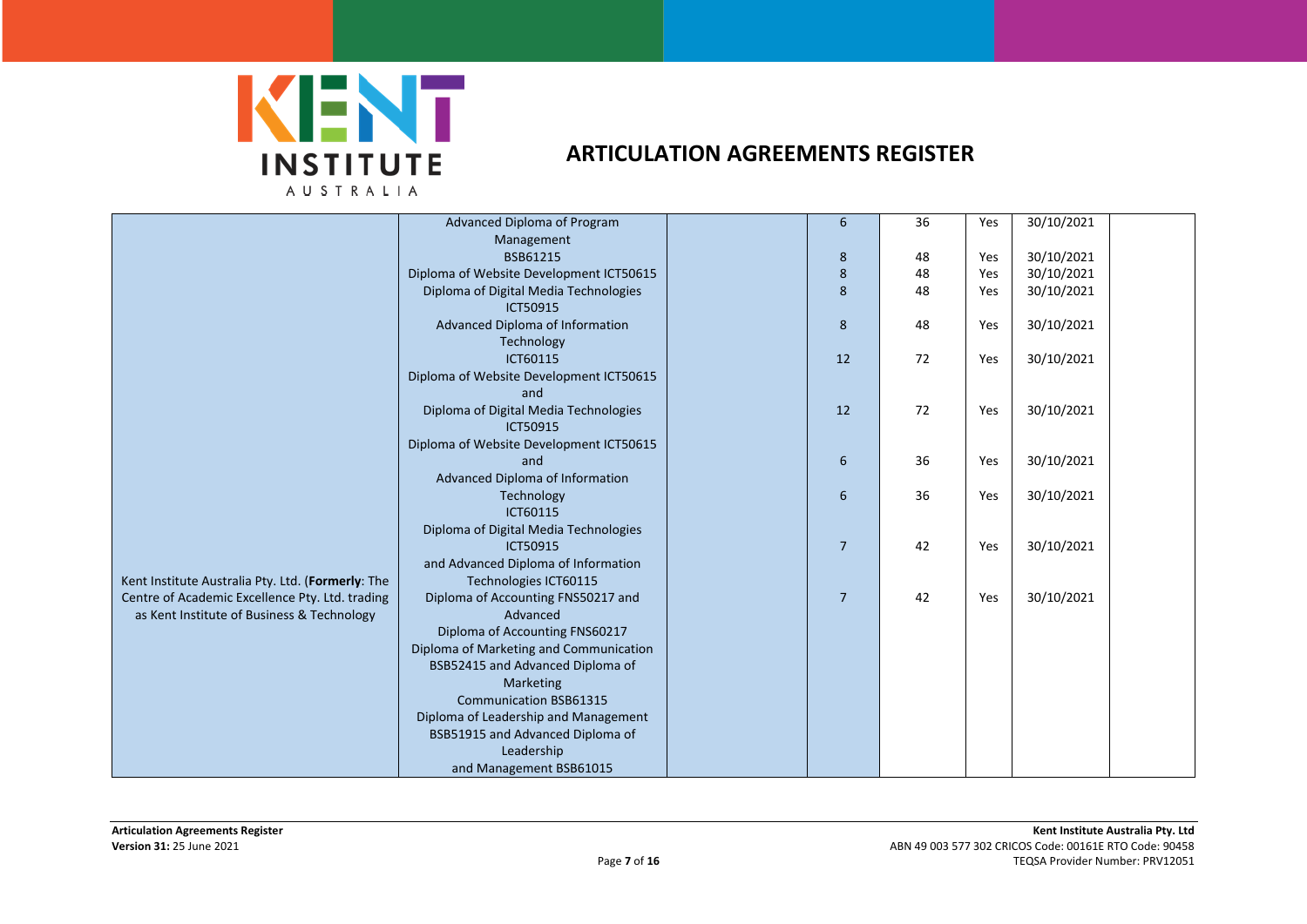

| Diploma of Project Management BSB51413<br>and<br>Advanced Diploma of Program<br>Management<br>BSB61215 |                          |                |    |     |            |  |
|--------------------------------------------------------------------------------------------------------|--------------------------|----------------|----|-----|------------|--|
| Diploma of Project Management                                                                          | Bachelor of              | $\mathbf{1}$   | 6  | Yes | 30/10/2021 |  |
| Advanced Diploma of Leadership and                                                                     | Information              |                | 6  | Yes | 30/10/2021 |  |
| Management                                                                                             | <b>Technology (Cyber</b> |                |    |     |            |  |
| Diploma of Website Development                                                                         | Security)                | 5              | 30 | Yes | 30/10/2021 |  |
| Diploma of Digital Media Technologies                                                                  |                          | 5              | 30 | Yes | 30/10/2021 |  |
| Advanced Diploma of Information                                                                        |                          | $\overline{4}$ | 24 | Yes | 30/10/2021 |  |
| Technology                                                                                             |                          | 5              | 30 | Yes | 30/10/2021 |  |
| Diploma of Website Development and                                                                     |                          |                |    |     |            |  |
| Diploma of Digital Media Technologies                                                                  |                          | $\overline{7}$ | 42 | Yes | 30/10/2021 |  |
| Diploma of Website Development and                                                                     |                          |                |    |     |            |  |
| Advanced Diploma of IT                                                                                 |                          | $\overline{7}$ | 42 | Yes | 30/10/2021 |  |
| Diploma of Digital Media Technologies and                                                              |                          |                |    |     |            |  |
| Advanced Diploma of IT                                                                                 |                          | 1              | 6  | Yes | 30/10/2021 |  |
| Diploma and Advanced Diploma of                                                                        |                          |                |    |     |            |  |
| Leadership and Management                                                                              |                          | $\mathbf{1}$   | 6  | Yes | 30/10/2021 |  |
| Diploma of Project Management and                                                                      |                          |                |    |     |            |  |
| Advanced Diploma of Program                                                                            |                          |                |    |     |            |  |
| Management                                                                                             |                          |                |    |     |            |  |
|                                                                                                        |                          |                |    |     |            |  |
|                                                                                                        |                          |                |    |     |            |  |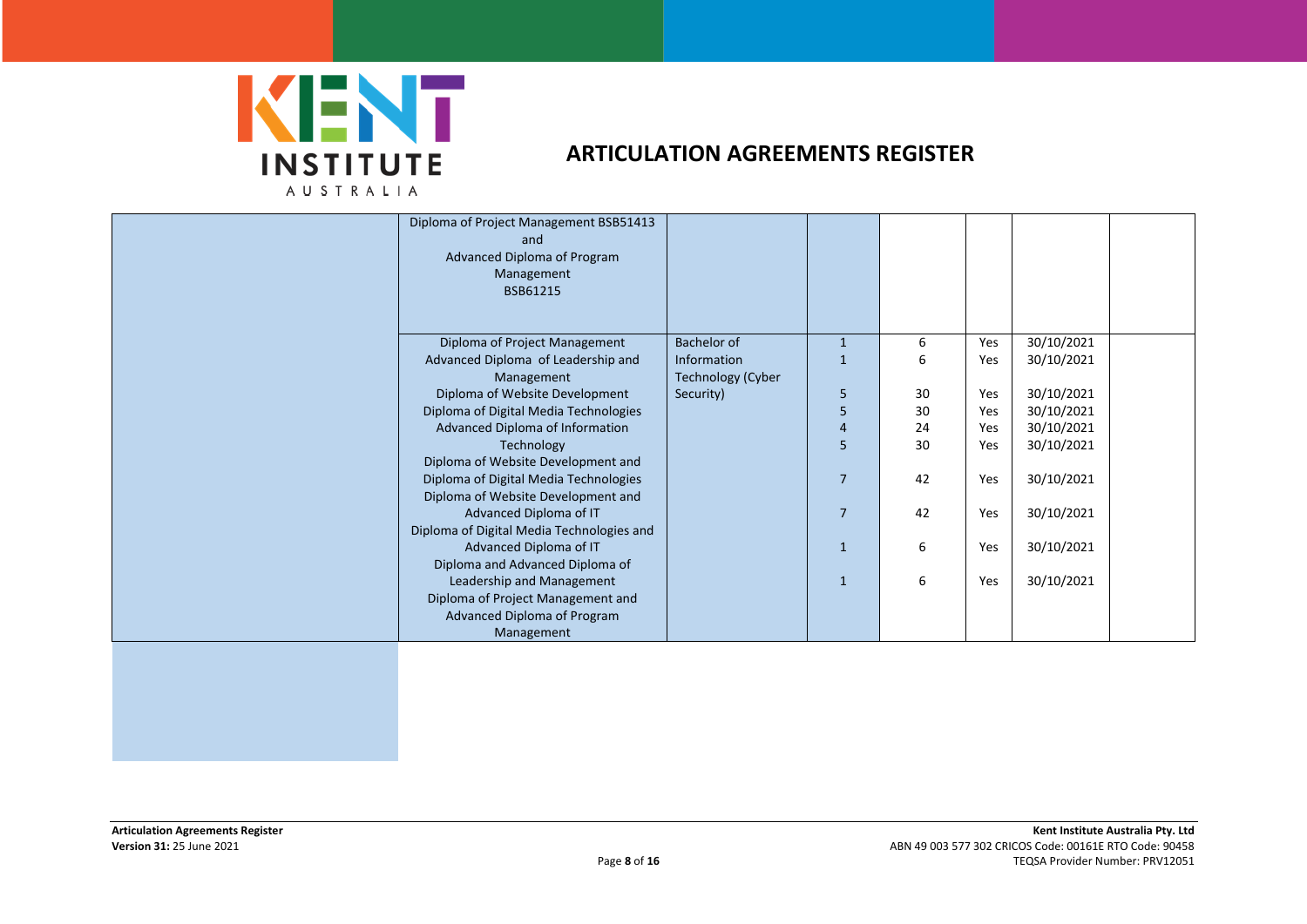

| Kent Institute Australia Pty. Ltd. (Formerly:<br>TheCentre of Academic Excellence Pty. Ltd. | Diploma of Mkt & Com/ Lead & Mgt/Pro<br><b>Mgt</b>    | BBus (Mgt, Mkt, IS)                   | $\bf 8$        | 48 | Yes | 30/10/2021 |
|---------------------------------------------------------------------------------------------|-------------------------------------------------------|---------------------------------------|----------------|----|-----|------------|
| trading                                                                                     |                                                       | BBus (Mgt, Mkt, IS)                   | 8              | 48 | Yes | 30/10/2021 |
| as Kent Institute of Business & Technology)                                                 | Adv. Diploma of Mkt & Com/ Lead &<br>Mgt/Pro Mgt      | BBus (Acc), BAcctg                    | 8              | 48 | Yes | 30/10/2021 |
|                                                                                             | Diploma of Mkt & Com/ Lead & Mgt/Pro                  | BBus (Acc), BAcctg                    | 8              | 48 | Yes | 30/10/2021 |
|                                                                                             | <b>Mgt</b>                                            | BBus (Acc), BAcctg                    | $\bf 8$        | 48 | Yes | 30/10/2021 |
|                                                                                             | Adv. Diploma of Mkt & Com/ Lead &<br>Mgt/Pro Mgt      | BBus (Mgt, Mkt, IS)                   | $8\phantom{1}$ | 48 | Yes | 30/10/2021 |
|                                                                                             | <b>Diploma of Accounting</b>                          | BBus (Mgt, Mkt, IS)                   | 12             | 72 | Yes | 30/10/2021 |
|                                                                                             | Diploma of Accounting                                 | BBus (Acc), BAcctg                    | 8              | 48 | Yes | 30/10/2021 |
|                                                                                             | Dip. & Adv Dip. Mkt & Com/ Lead &<br>Mgt/Pro Mgt      | BBus (Acc), BAcctg                    | 12             | 72 | Yes | 30/10/2021 |
|                                                                                             |                                                       | BBus (Mgt, Mkt, IS)                   | 12             | 72 | Yes | 30/10/2021 |
|                                                                                             | Dip & Adv Diploma Mkt & Com/ Lead &<br>Mgt/Pro<br>Mgt | BBus (Mgt, Mkt, Acc)<br><b>BAcctg</b> | $\overline{4}$ | 24 | Yes | 30/10/2021 |
|                                                                                             | Diploma and Adv Diploma of Accounting                 | BBus (IS)                             | 8              | 48 | Yes | 30/10/2021 |
|                                                                                             | Diploma and Adv Diploma of Accounting                 | BBus (Mgt, Mkt, Acc)<br><b>BAcctg</b> | $\overline{4}$ | 24 | Yes | 30/10/2021 |
|                                                                                             | Dip of Digital Media                                  | BBus(IS)                              | 8              | 48 | Yes | 30/10/2021 |
|                                                                                             | Dip of Digital Media                                  | BBus (Mgt, Mkt)                       | $\overline{7}$ | 42 | Yes | 30/10/2021 |
|                                                                                             | Diploma of Website Development                        | BBus(Acc), BAcctg                     | $\overline{4}$ | 24 | Yes | 30/10/2021 |
|                                                                                             | Diploma of Website Development                        | BBus (IS)                             | 8              | 48 | Yes | 30/10/2021 |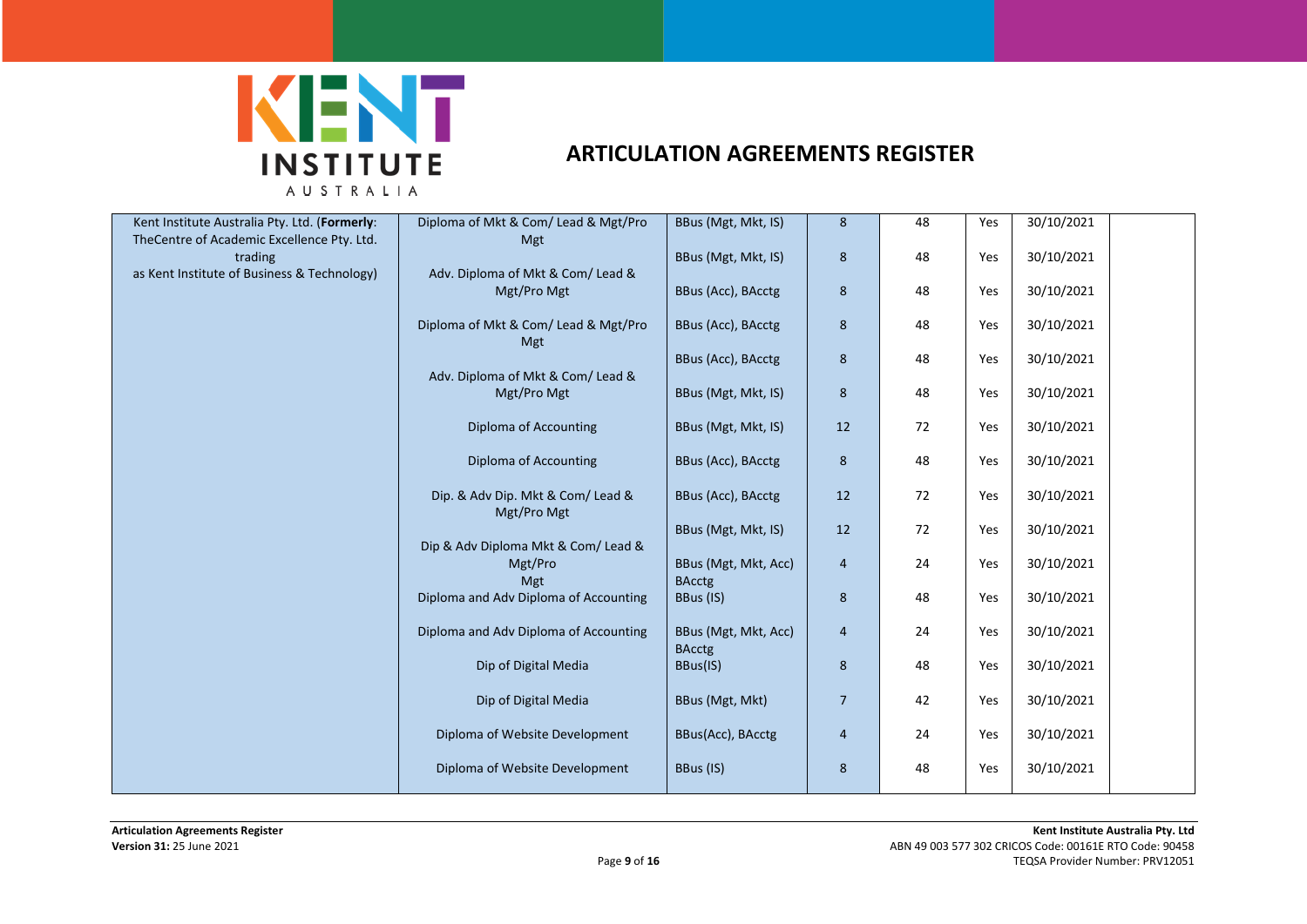

| CONTKent Institute Australia Pty. Ltd.       | Dip of Digital Media Technologies & Dip of                                                    | BBus (Mgt, Mkt)   | 8  | 48 | Yes |            |
|----------------------------------------------|-----------------------------------------------------------------------------------------------|-------------------|----|----|-----|------------|
| (Formerly: The Centre of Academic Excellence | Website Development                                                                           |                   |    |    |     | 30/10/2021 |
| Pty. Ltd. trading                            | Dip of Dig Media Technologies & Dip of                                                        | BBus(Acc), BAcctg | 5  | 30 | Yes |            |
|                                              | Website                                                                                       |                   |    |    |     |            |
| as Kent Institute of Business & Technology)  |                                                                                               |                   |    |    |     | 30/10/2021 |
|                                              | Development                                                                                   | BBus (IS)         | 8  | 48 | Yes |            |
|                                              | Dip of Dig Media Technologies & Dip of                                                        |                   |    |    |     | 30/10/2021 |
|                                              | Website                                                                                       | BBus (Mgt, Mkt)   | 8  | 48 | Yes |            |
|                                              | Development                                                                                   |                   |    |    |     | 30/10/2021 |
|                                              | Advanced Diploma of Information                                                               | BBus(Acc), BAcctg | 5  | 30 | Yes |            |
|                                              | Technology                                                                                    |                   |    |    |     | 30/10/2021 |
|                                              |                                                                                               | BBus (IS)         | 12 | 72 | Yes |            |
|                                              | Advanced Diploma of Information                                                               |                   |    |    |     | 30/10/2021 |
|                                              | Technology                                                                                    | BBus (Mgt, Mkt)   | 8  | 48 | Yes |            |
|                                              |                                                                                               |                   |    |    |     | 30/10/2021 |
|                                              | Advanced Diploma of Information                                                               | BBus(Acc), BAcctg | 5  | 30 | Yes |            |
|                                              | Technology                                                                                    |                   |    |    |     | 30/10/2021 |
|                                              |                                                                                               | BBus (IS)         | 11 | 30 | Yes |            |
|                                              | Diploma of Website Development and                                                            |                   |    |    |     | 30/10/2021 |
|                                              | Advanced                                                                                      |                   |    |    |     |            |
|                                              | Diploma of IT                                                                                 |                   |    |    |     |            |
|                                              | Diploma of Website Development and                                                            |                   |    |    |     |            |
|                                              | Advanced                                                                                      |                   |    |    |     |            |
|                                              | Diploma of IT                                                                                 |                   |    |    |     |            |
|                                              | Diploma of Website Development and                                                            |                   |    |    |     |            |
|                                              | Advanced                                                                                      |                   |    |    |     |            |
|                                              | Diploma of IT                                                                                 |                   |    |    |     |            |
|                                              | Diploma of Digital Media Technologies and                                                     |                   |    |    |     |            |
|                                              | Advanced Diploma of IT                                                                        |                   |    |    |     |            |
|                                              | Diploma of Digital Media Technologies and                                                     |                   |    |    |     |            |
|                                              |                                                                                               |                   |    |    |     |            |
|                                              |                                                                                               |                   |    |    |     |            |
|                                              |                                                                                               |                   |    |    |     |            |
|                                              |                                                                                               |                   |    |    |     |            |
|                                              |                                                                                               |                   |    |    |     |            |
|                                              | Advanced Diploma of IT<br>Diploma of Digital Media Technologies and<br>Advanced Diploma of IT |                   |    |    |     |            |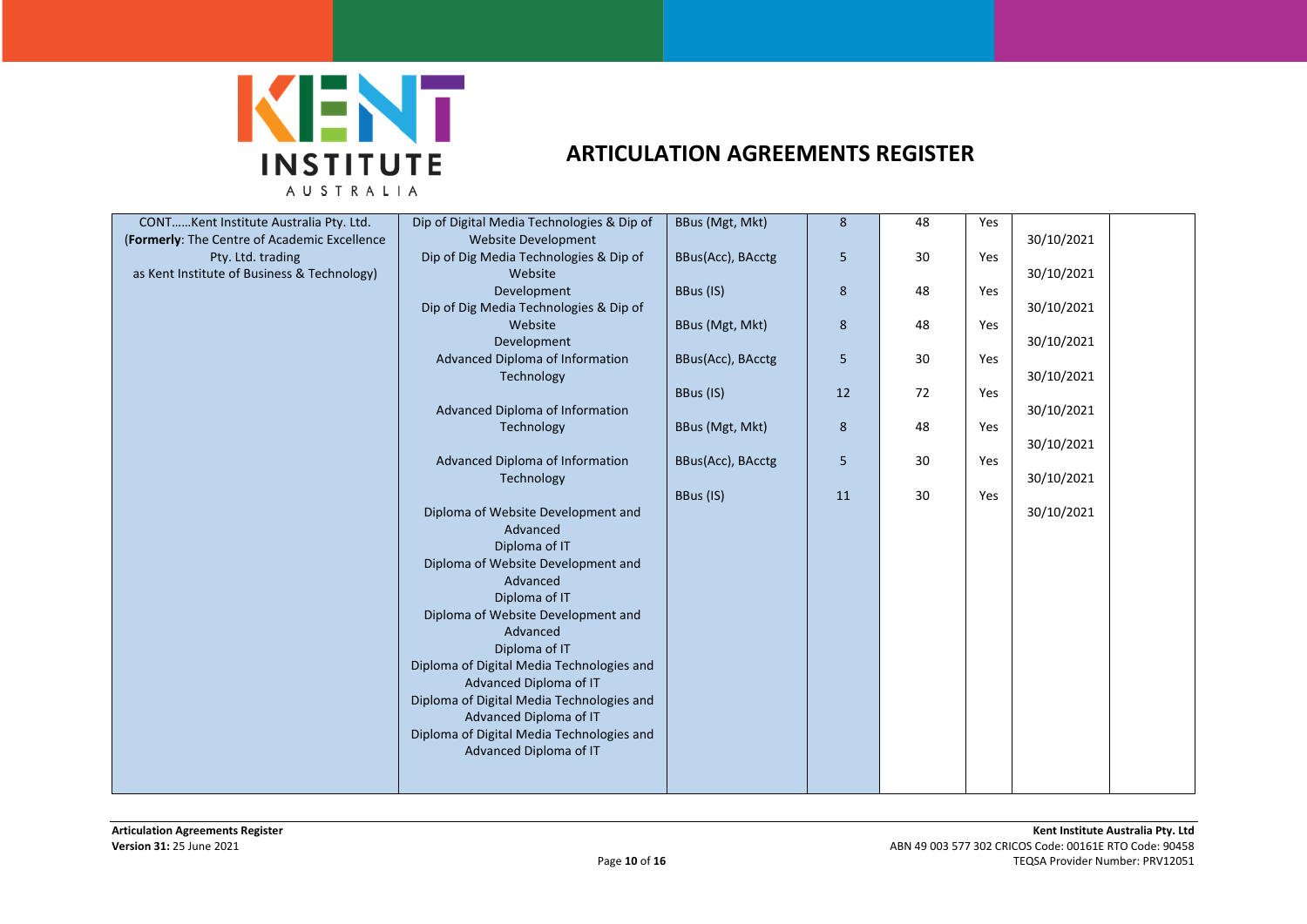

| Kent Institute Australia Pty. Ltd. (Formerly: The<br>Centre of Academic Excellence Pty. Ltd. trading<br>as Kent Institute of Business & Technology)        | Diploma of Information Technology<br>Diploma of Information Technology | <b>BIT</b><br><b>BIT (Cyber Security)</b> | $8\phantom{1}$<br>6  | 48<br>36 | Yes<br>Yes | 13/05/2023<br>13/052023  |  |
|------------------------------------------------------------------------------------------------------------------------------------------------------------|------------------------------------------------------------------------|-------------------------------------------|----------------------|----------|------------|--------------------------|--|
|                                                                                                                                                            | Advanced Diploma of Information<br>Technology                          | <b>BIT</b>                                | 8                    | 48       | Yes        | 13/05/2023               |  |
| CONTKent Institute Australia Pty. Ltd.<br>(Formerly: The Centre of Academic Excellence<br>Pty. Ltd. trading<br>as Kent Institute of Business & Technology) | Advanced Diploma of Information<br>Technology                          | <b>BIT (Cyber Security)</b><br><b>BIT</b> | $\overline{3}$<br>12 | 18<br>72 | Yes<br>Yes | 13/05/2023<br>13/05/2023 |  |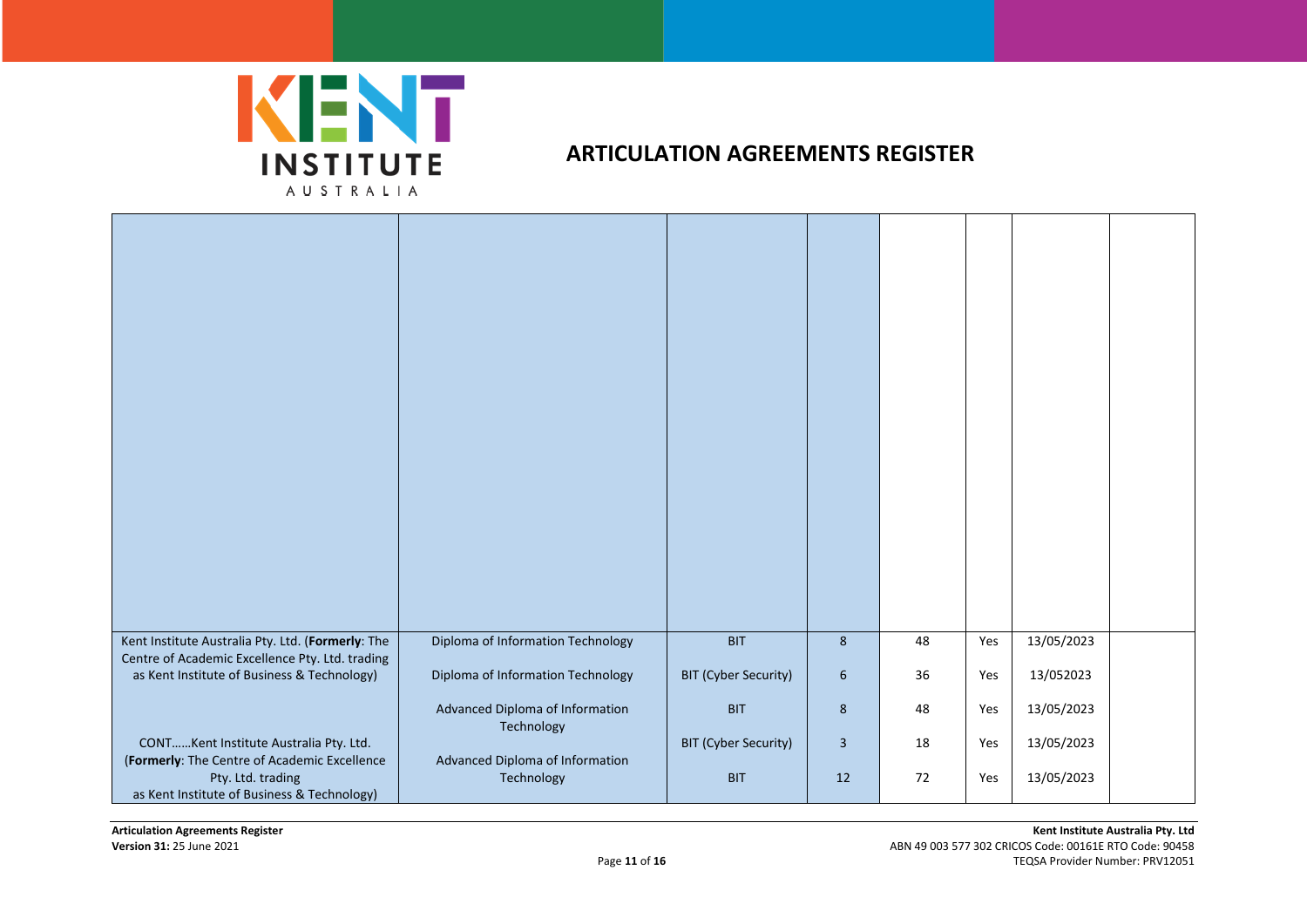

|                           | Diploma and Advanced Diploma of<br><b>Information Technology</b>                                                     | <b>BIT (Cyber Security)</b>                               | $6\phantom{1}$ | 36 | Yes | 13/05/2023 |  |
|---------------------------|----------------------------------------------------------------------------------------------------------------------|-----------------------------------------------------------|----------------|----|-----|------------|--|
|                           | Diploma and Advanced Diploma of<br><b>Information Technology</b>                                                     |                                                           |                |    |     |            |  |
| Lyons College ('LC')      | Diploma of Leadership and Management<br>(BSB51915)                                                                   | Bachelor of<br>Information<br>Technology                  | $\overline{7}$ | 48 | Yes | 20/08/2020 |  |
|                           | Advanced Diploma of Leadership and<br>Management (BSB61015)                                                          | (097568B)                                                 | $\overline{7}$ | 48 | Yes | 20/08/2020 |  |
|                           | Diploma of Leadership and Management<br>(BSB51915)AND Advanced Diploma of<br>Leadership                              |                                                           | $\overline{7}$ | 48 | Yes | 20/08/2020 |  |
|                           | and Management (BSB61015)                                                                                            |                                                           |                |    |     |            |  |
| Lyons College ('LC')      | Diploma of Leadership and Management<br>(BSB51915)                                                                   | Bachelor of<br>Business(074600G)                          | 8              | 48 | Yes | 20/08/2020 |  |
|                           |                                                                                                                      | <b>Bachelor of</b><br>Accounting(074601G)                 | 8              | 48 | Yes | 20/08/2020 |  |
|                           | Advanced Diploma of Leadership and<br>Management (BSB61015)                                                          | Bachelor of<br>Business(074600G)                          | 8              | 48 | Yes | 20/08/2020 |  |
|                           |                                                                                                                      | <b>Bachelor of</b><br>Accounting(074601G)                 | 8              | 48 | Yes | 20/08/2020 |  |
| CONT Lyons College ('LC') | Diploma of Leadership and Management<br>(BSB51915)AND Advanced Diploma of<br>Leadership<br>and Management (BSB61015) | <b>Bachelor of</b><br>Business(074600G)<br>(Mgt, MKT, IS) | 12             | 72 | Yes | 20/08/2020 |  |
|                           | Diploma of Leadership and Management                                                                                 | <b>Bachelor of</b><br>Business(074600G)                   | 8              | 8  | Yes | 20/08/2020 |  |
|                           | (BSB51915)AND Advanced Diploma of                                                                                    | (Acctg) AND Bachelor                                      | 8              |    |     |            |  |
|                           | Leadership<br>and Management (BSB61015)                                                                              | of<br>Accounting(074601G)                                 |                | 8  | Yes | 20/08/2020 |  |
|                           |                                                                                                                      |                                                           |                |    |     |            |  |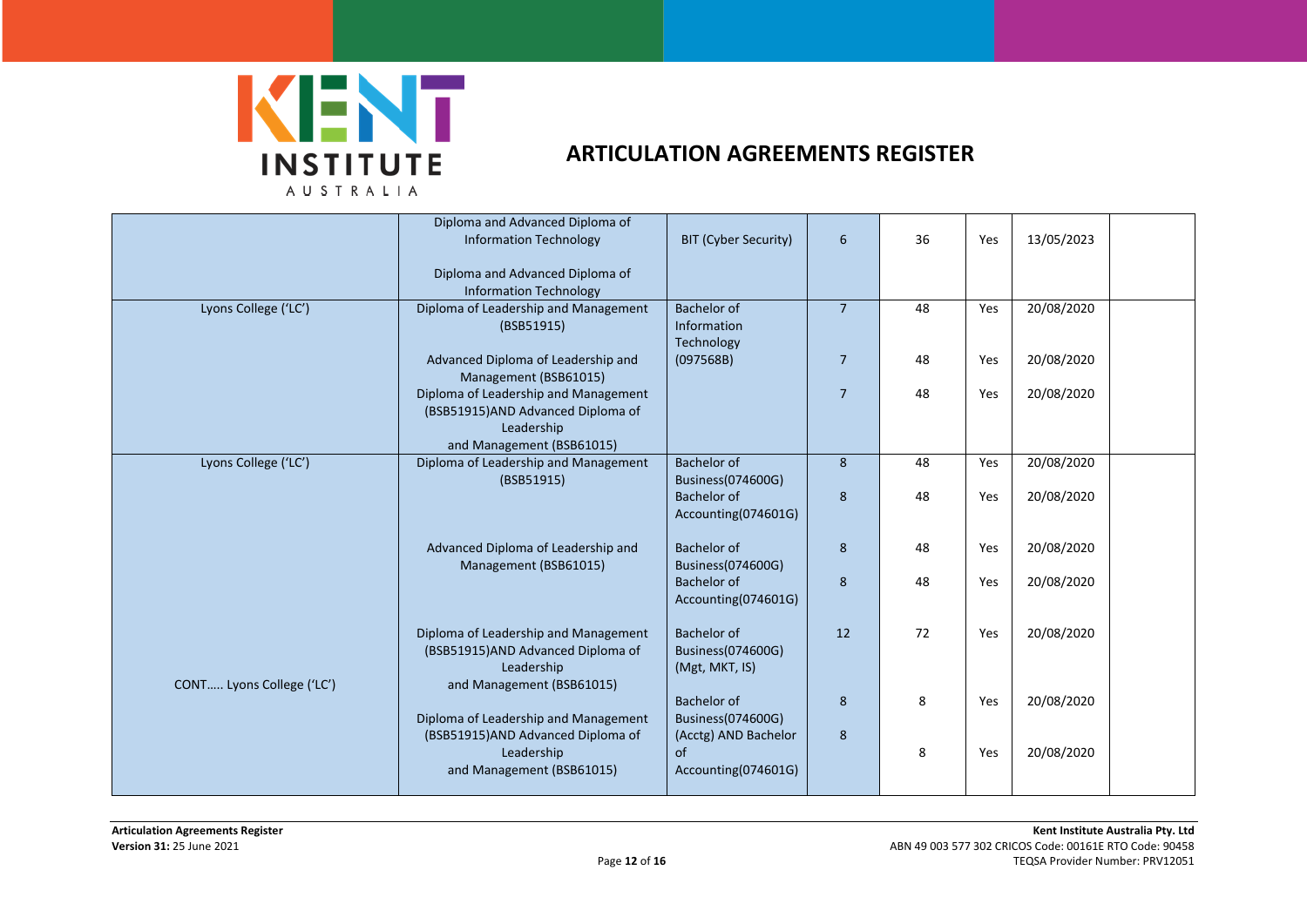

| Mega Education Group Australia PTY LTD | Diploma of Information Technology<br>(093929C)                                                       | <b>Bachelor of</b><br>Information<br>Technology<br>(097568B) | 8                                | 48       | Yes        | 03/05/2020               |  |
|----------------------------------------|------------------------------------------------------------------------------------------------------|--------------------------------------------------------------|----------------------------------|----------|------------|--------------------------|--|
| South Sydney College                   | Diploma of Business (BSB50215)<br>Advanced Diploma of Leadership and<br>Management (BSB61015)        | Bachelor of<br>Information<br>Technology<br>(097568B)        | $\overline{7}$<br>$\overline{7}$ | 42<br>42 | Yes<br>Yes | 15/04/2021<br>15/04/2021 |  |
|                                        | Diploma of Business (BSB50215) AND<br>Advanced<br>Diploma of Leadership and Management<br>(BSB61015) |                                                              | $\overline{7}$                   | 42       | Yes        | 15/04/2021               |  |
| South Sydney College                   | Diploma of Business (BSB50215)<br>Advanced Diploma of Leadership and<br>Management (BSB61015)        | <b>Bachelor of</b><br>Accounting<br>(074601G)                | 8<br>8                           | 48<br>48 | Yes<br>Yes | 15/04/2021<br>15/04/2021 |  |
|                                        | Diploma of Business (BSB50215) AND<br>Advanced<br>Diploma of Leadership and Management<br>(BSB61015) |                                                              | 8                                | 48       | Yes        | 15/04/2021               |  |
| South Sydney College                   | Diploma of Business (BSB50215)                                                                       | <b>Bachelor of Business</b><br>(074600G)                     | 8                                | 48       | Yes        | 15/04/2021               |  |
|                                        | Advanced Diploma of Leadership and<br>Management (BSB61015)                                          | (Management or<br>Marketing)                                 | 8                                | 48       | Yes        | 15/04/2021               |  |
|                                        |                                                                                                      |                                                              | 12                               | 72       | Yes        | 15/04/2021               |  |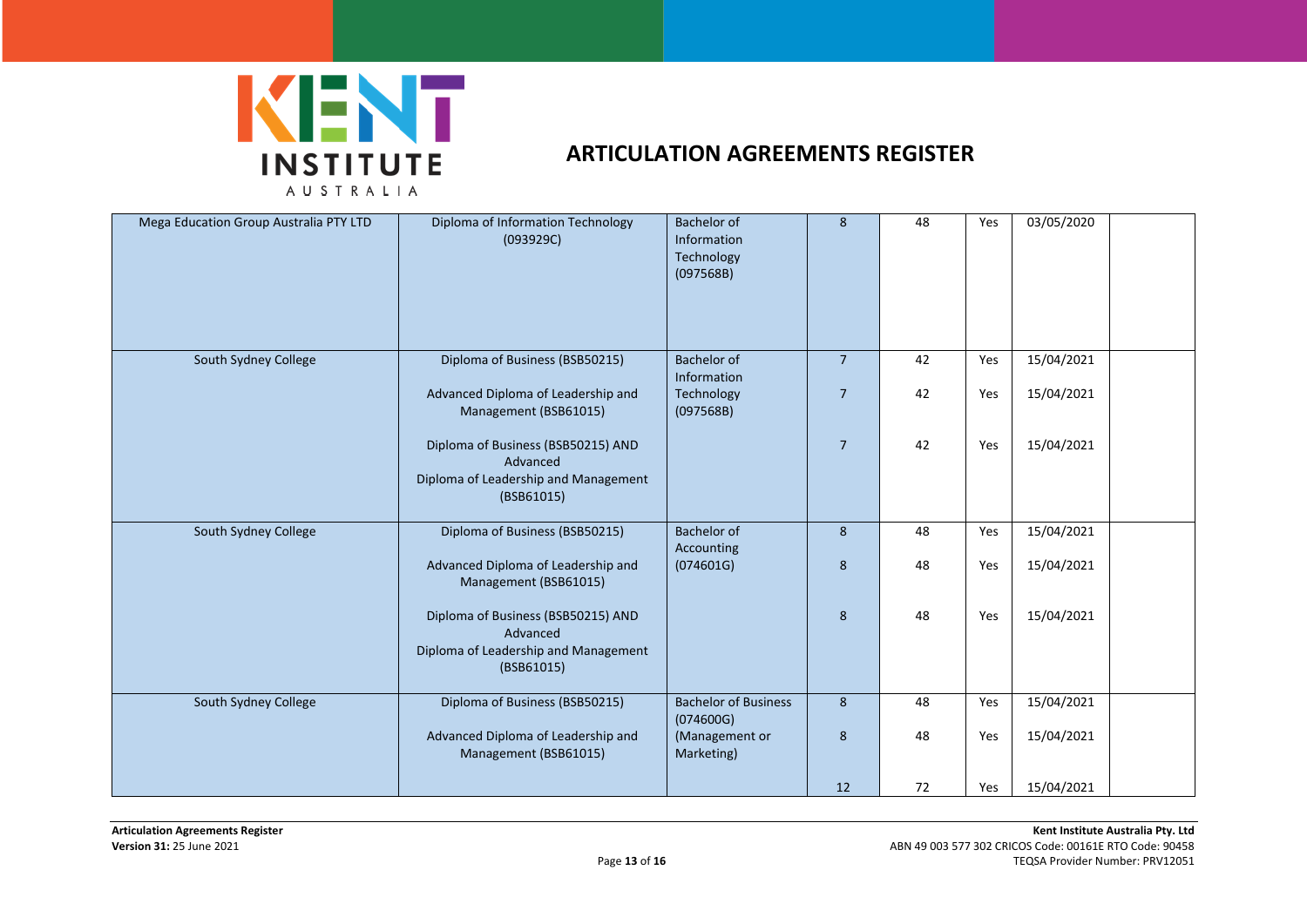

|                                         | Diploma of Business (BSB50215) AND<br>Advanced<br>Diploma of Leadership and Management<br>(BSB61015) |                                                                      |    |    |     |            |  |
|-----------------------------------------|------------------------------------------------------------------------------------------------------|----------------------------------------------------------------------|----|----|-----|------------|--|
| South Sydney College                    | Diploma of Business (BSB50215)                                                                       | <b>Bachelor of Business</b>                                          | 8  | 48 | Yes | 15/04/2021 |  |
|                                         | Advanced Diploma of Leadership and<br>Management (BSB61015)                                          | (074600G)<br>(Information Systems<br>or Accounting)                  | 8  | 48 | Yes | 15/04/2021 |  |
|                                         | Diploma of Business (BSB50215) AND<br>Advanced<br>Diploma of Leadership and Management<br>(BSB61015) |                                                                      | 8  | 48 | Yes | 15/04/2021 |  |
| Universitas Komputer Indonesia (UniKom) | <b>Bachelor of Information Systems</b>                                                               | <b>Bachelor of Business</b><br>(074600G)<br>(Information<br>Systems) | 12 | 72 | Yes | 13/06/2021 |  |
|                                         |                                                                                                      | Bachelor of<br>Information<br>Technology<br>(097568B)                | 12 | 72 | Yes | 13/06/2021 |  |
| Zarah Institute of Education (ZIE)      | Diploma of Leadership and Management<br>(BSB51915)                                                   | Bachelor of<br>Business(074600G)                                     | 8  | 48 | Yes | 20/08/2020 |  |
|                                         |                                                                                                      | Bachelor of<br>Accounting(074601G)                                   | 8  | 48 | Yes | 20/08/2020 |  |
|                                         | Advanced Diploma of Leadership and<br>Management (BSB61015)                                          | Bachelor of<br>Business(074600G)                                     | 8  | 48 | Yes | 20/08/2020 |  |
|                                         |                                                                                                      | <b>Bachelor of</b><br>Accounting(074601G)                            | 8  | 48 | Yes | 20/08/2020 |  |
|                                         |                                                                                                      |                                                                      | 8  | 48 | Yes | 20/08/2020 |  |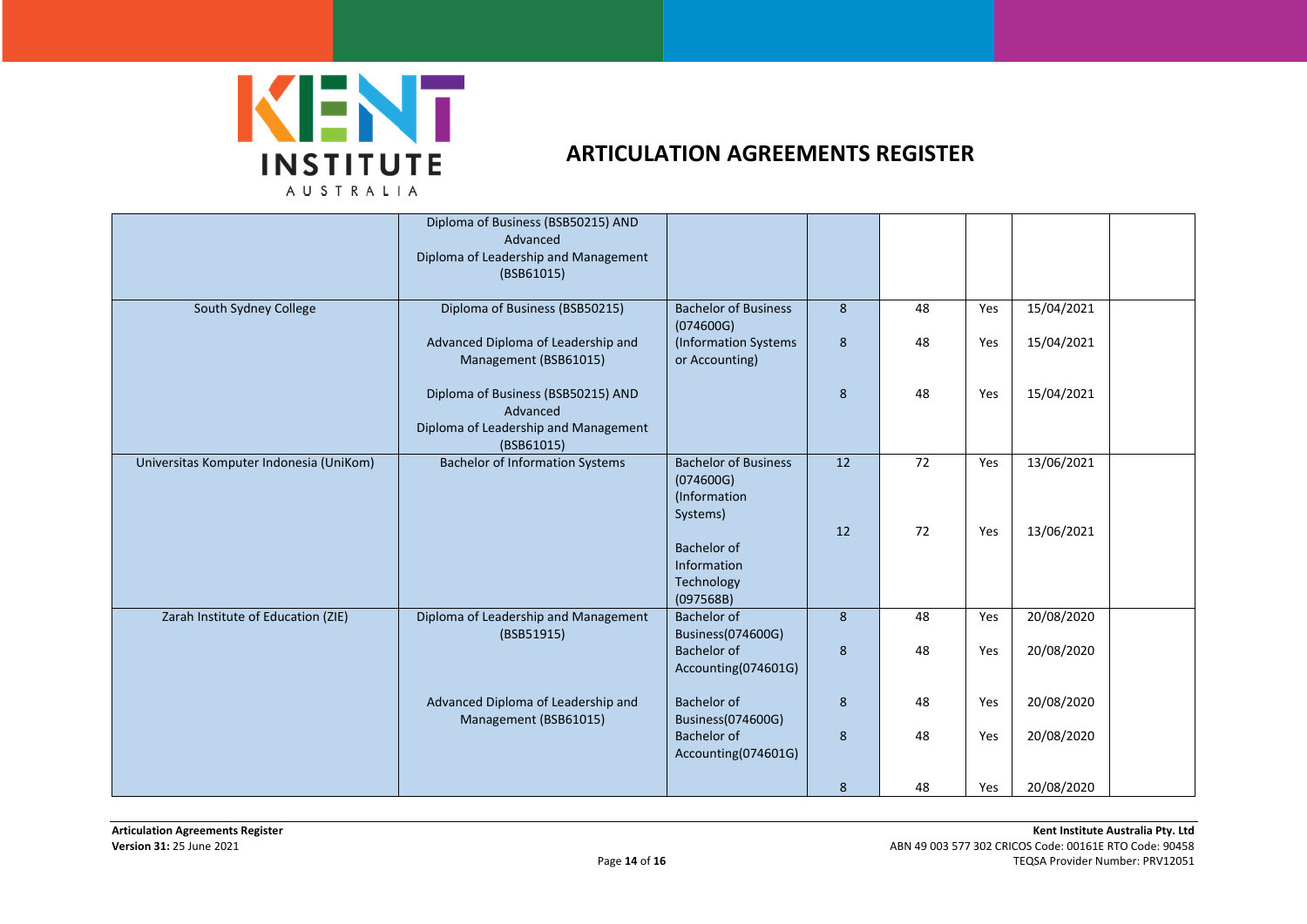

|                                         | Diploma of Accounting(FNS50215)                                                                                    | Bachelor of                                                              |                |    |     |            |
|-----------------------------------------|--------------------------------------------------------------------------------------------------------------------|--------------------------------------------------------------------------|----------------|----|-----|------------|
|                                         |                                                                                                                    | Business(074600G)                                                        | 8              | 48 | Yes | 20/08/2020 |
|                                         |                                                                                                                    | Bachelor of                                                              |                |    |     |            |
|                                         |                                                                                                                    | Accounting(074601G)                                                      | 8              | 48 | Yes | 20/08/2020 |
|                                         |                                                                                                                    |                                                                          | 8              | 48 | Yes | 20/08/2020 |
|                                         | <b>Advanced Diploma of Accounting</b><br>(FNS60215)                                                                | Bachelor of<br>Business(074600G)<br>Bachelor of<br>Accounting(074601G)   | 12             | 72 | Yes | 20/08/2020 |
|                                         | Diploma of Leadership and Management<br>(BSB51915) AND Advanced Diploma of<br>Leadership and Management (BSB61015) | Bachelor of<br>Business(074600G)<br>(Mgt, MKT, IS)<br><b>Bachelor of</b> | 8              | 48 | Yes | 20/08/2020 |
| CONT Zarah Institute of Education (ZIE) |                                                                                                                    | Business(074600G)<br>(Acctg)                                             | 8              | 48 | Yes | 20/08/2020 |
|                                         |                                                                                                                    | Bachelor of                                                              | 12             | 72 | Yes | 20/08/2020 |
|                                         |                                                                                                                    | Accounting(074601G)                                                      | 12             | 72 | Yes | 20/08/2020 |
|                                         | Diploma of Accounting(FNS50215) AND                                                                                | Bachelor of<br>Business(074600G)                                         |                |    |     |            |
|                                         | Advanced                                                                                                           | <b>Bachelor</b> of                                                       |                |    |     |            |
|                                         | Diploma of Accounting (FNS60215)                                                                                   | Accounting(074601G)                                                      |                |    |     |            |
| Zarah Institute of Education (ZIE)      | Diploma of Leadership and Management<br>(BSB51915)                                                                 | Bachelor of<br>Information<br>Technology                                 | $\overline{7}$ | 42 | Yes | 20/08/2020 |
|                                         | Diploma of Accounting(FNS50215)                                                                                    | (097568B)                                                                | 6              | 36 | Yes | 20/08/2020 |
|                                         | Diploma of Hospitality Management<br>(SIT50416)                                                                    |                                                                          | $\overline{7}$ | 42 | Yes | 20/08/2020 |
|                                         |                                                                                                                    |                                                                          | $\overline{7}$ | 42 | Yes | 20/08/2020 |